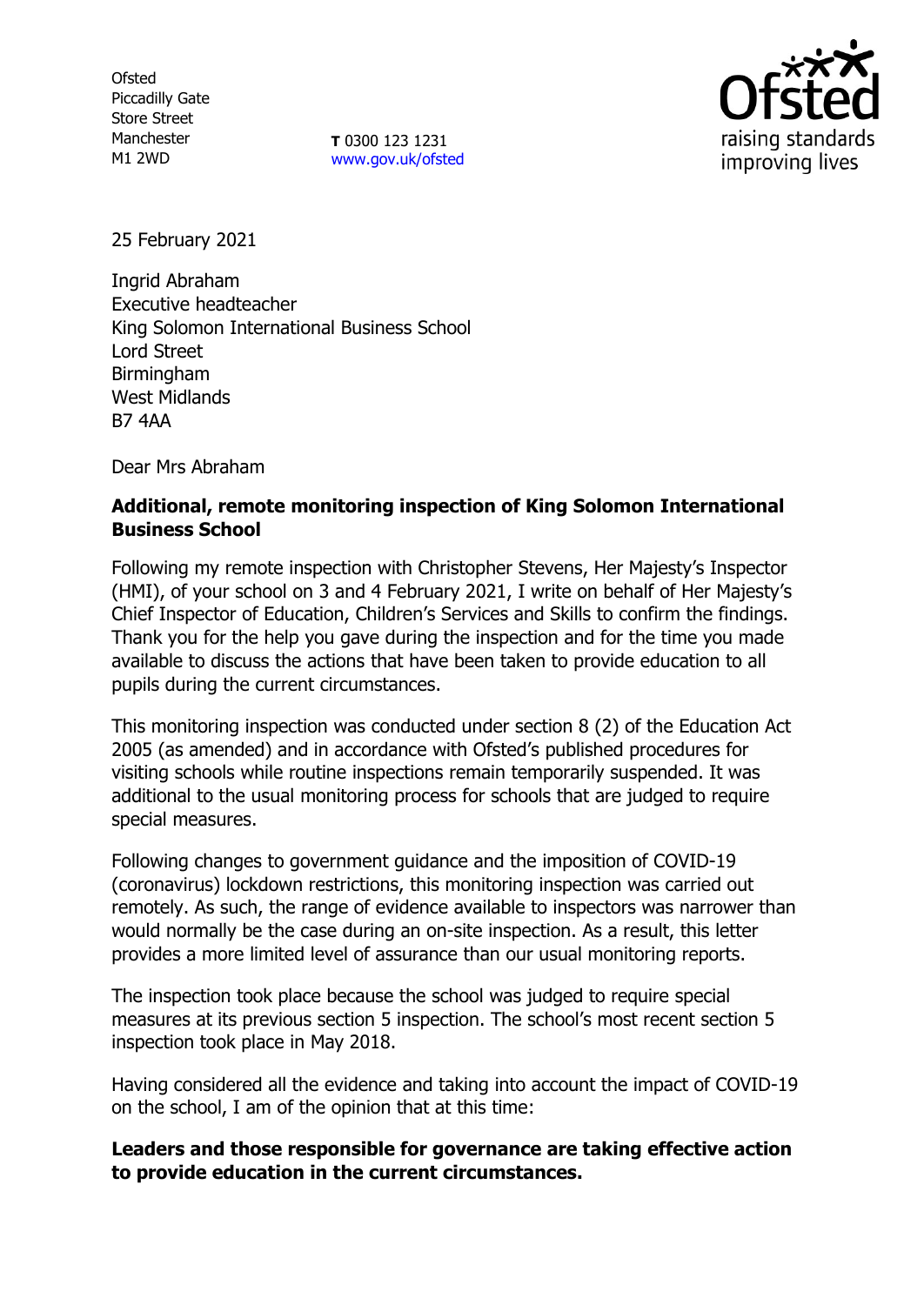

Leaders and those responsible for governance should take further action to:

 $\blacksquare$  ensure that their curriculum plans set out consistently what they expect pupils to learn and remember in each subject.

### **Context**

- Most of the current senior leaders, including the executive headteacher, have been appointed since the last monitoring inspection in November 2019.
- $\blacksquare$  Two new directors have been appointed. There is a new head of science, head of inclusion and designated safeguarding leader. Altogether, 35 new staff have been appointed since the last monitoring inspection.
- Across the autumn term 2020, all pupils in primary and a quarter of pupils in secondary were educated remotely. All sixth-form students have been educated remotely since the start of the academic year.
- Four fifths of secondary pupils and around three quarters of primary pupils are currently being educated remotely. About a third of vulnerable pupils and those with special educational needs and/or disabilities (SEND) are attending on site.
- Currently, just under a tenth of staff are absent due to COVID-19. About half of all staff have either been ill previously or have had to self-isolate at some time since the pandemic started.

## **Main findings**

- Leaders have ensured that pupils are learning a broad range of subjects, either remotely or in school. They are taking a blended approach to learning. Leaders have provided as many families as possible with access to computer equipment, as well as other basic equipment needed for schoolwork. Teachers deliver the remote curriculum with a good level of skill because they have been well trained.
- $\blacksquare$  The curriculum content is taught broadly as planned, with some adaptions. Children in early years, for example, still practise their fine motor skills. In primary and secondary, teachers place a greater focus on theory in practical subjects such as music and physical education. Teachers ensure that science experiments only require materials found at home, such as dissolving sugar in water. Pupils still access modern foreign languages through recorded lessons, and music through a commercial package. Sixth-form students study their usual curriculum remotely, including their wider study programmes. Planned work on longer-term curriculum planning has been disrupted by COVID-19.
- **Pupils have significant gaps in their reading and writing in early years and** primary because of the disruption to their learning. An appropriate catch-up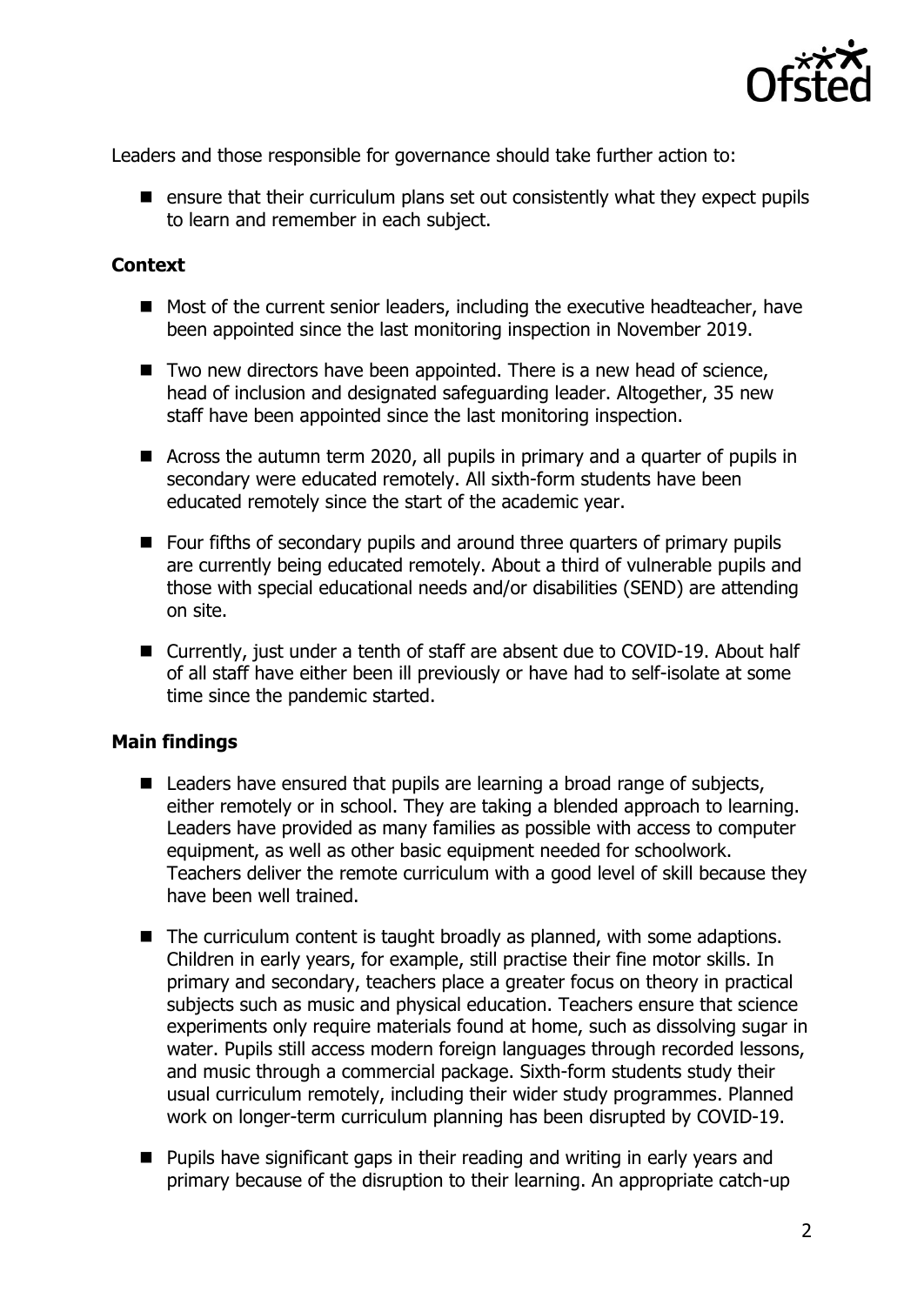

programme of support is in place for those most behind in phonics. Almost all of the weakest readers are engaged either remotely or in school. In key stage 2, the weakest readers have been assigned to a small group taught by the English coordinator. Most pupils now have access to, and are engaging with, online texts at home.

- Leaders have adapted the curriculum to ensure that pupils in all key stages access regular mathematics lessons either remotely or in school. Leaders are adhering closely to their programme of study in mathematics, mapped out before COVID-19. However, assessments do not consistently link well enough to the school's curriculum plans. This means that teachers cannot accurately assess what pupils need to learn next.
- Leaders have a strong knowledge of the vulnerable pupils and their families. They make regular checks on their well-being. Teachers and support staff work closely with families to ensure that there is regular contact. Leaders take appropriate action where required, including working with external agencies. A dedicated team supports those who are vulnerable, including pupils learning English as an additional language, to ensure that those not in school are engaged with their learning. Leaders have ensured that plans for Year 11 pupils' next steps, including careers guidance, have continued.
- $\blacksquare$  Leaders know the needs of pupils with SEND well. Pupils with education, health and care plans have the resources and equipment they need to be able to engage in remote learning. Leaders liaise closely with families, especially those who are unable to access online learning. There are times each day for one-to-one or small group catch up support. Pupils with SEND have full access to the range of curriculum subjects. Teachers have the same expectations for these pupils as they do for other pupils.
- The directors are fully involved with leaders through their regular cycle of meetings. They are well-informed about pupils' engagement, and they are holding leaders to account for the curriculum currently being delivered. They have shown a high level of pastoral care towards senior leaders.
- Leaders have engaged well with a school improvement partner in the primary phase, focusing on teaching and learning. There has been less external support in secondary, although a review was carried out recently which showed improvements to behaviour. There has been little support for curriculum development to ensure that curriculum plans are consistently well sequenced.

## **Evidence**

This inspection was conducted remotely. We held meetings with the executive headteacher and other senior leaders. We met three of the directors who have responsibility for governance, including the chair of the governing body, and met